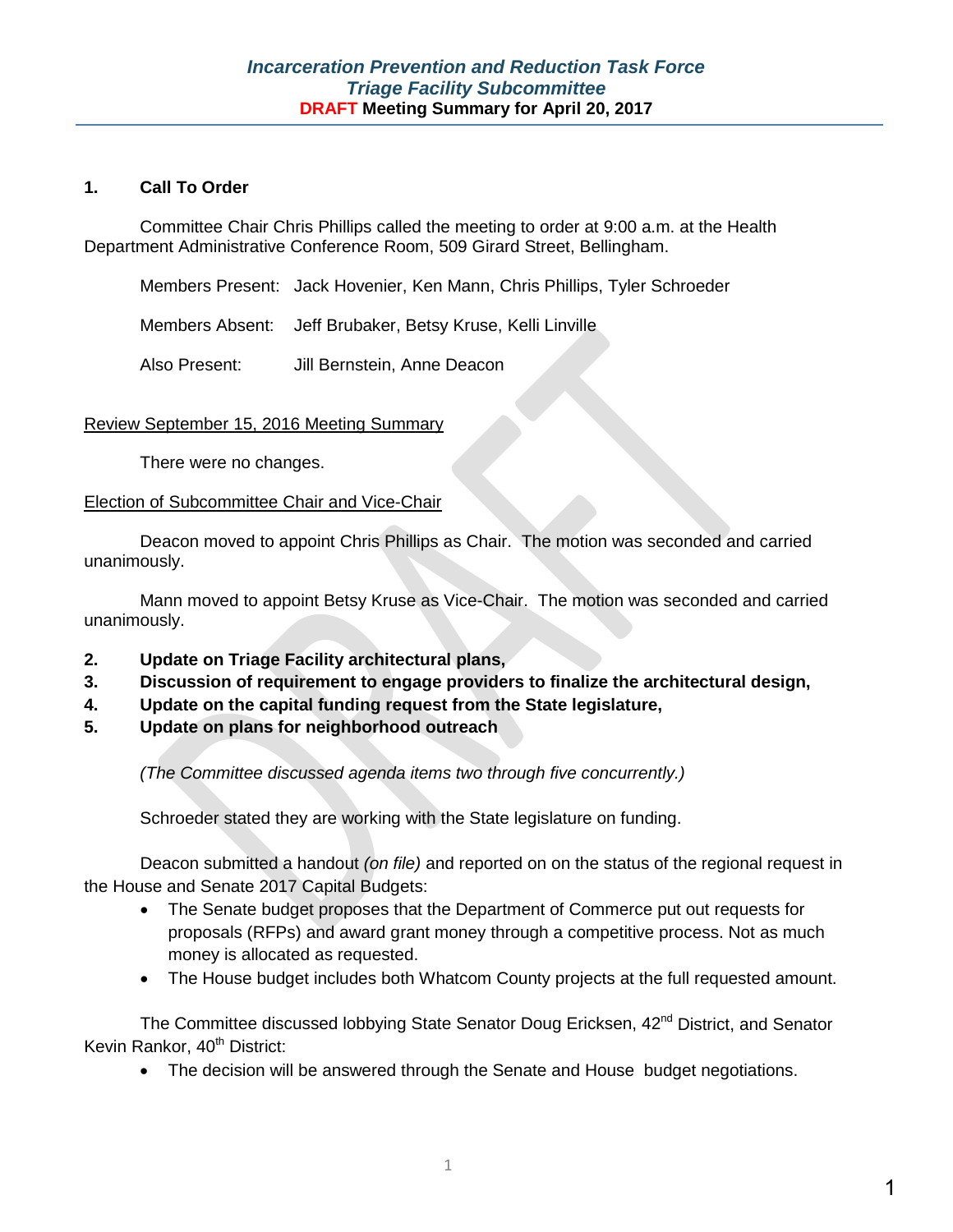## *Incarceration Prevention and Reduction Task Force Triage Facility Subcommittee* **DRAFT Meeting Summary for April 20, 2017**

- It would be helpful for the Hospital Association to write a letter of support to the senators for the specific callout in the House budget.
- The Legislature's regular session ends Friday, April 23. A special session is likely to begin after that date.
- Contact representatives in the 40<sup>th</sup> and 42<sup>nd</sup> Districts after the special session begins and before the budget negotiations begin.
- Task Force members should be notified about the importance of making calls, the timing of contact, and the handout of the Comparison of House and Senate 2017 Capital Budgets.
- Schroeder will develop brief talking points and a summary rationale for the Task Force members to help the Senate leadership move forward with the specific capital line items.

The Committee members discussed the architectural design and plans for neighborhood outreach:

- A question is whether they need to further refine the architectural design before doing the neighborhood outreach, or if outreach can be done when just the footprint and landscaping is designed.
- The architect, Ron Wright, is putting together a proposal and scope for a contract, which is due next week.
- The State Department of Health Construction Review Services Division interpreted a fire suppression building code to require fire walls around individual sleeping rooms rather than the entire sleeping area of the building.
- That interpretation prevents an open design in the facility, which is the standard indicator.
- They are waiting to find out if that interpretation will stand.
- Deacon will develop talking points about the State Department of Health's interpretation of fire codes for local officials, including Bellingham Mayor Linville, to present to contacts in the Governor's Office, Governor Inslee, and Attorney General Bob Ferguson.
- Neighborhood meetings are typically done through the City of Bellingham project permit process, but the designs aren't ready to submit for a permit.
- The contract with architect Ron Wright will include that public process that is necessary through the permit process.
- An earlier public process should be done, hopefully in May, in the design review phase to introduce the community to the conceptual plans and allow them to comment, as requested by the Sheriff.
- Schroeder will present to the committee at its next meeting a bulleted outreach plan that will include:
	- o Letters and Outreach to the neighbors
	- o Bellingham Herald article specifically about the project
	- o The City's requirements for public outreach during the building permit process
- The Task Force already approved moving forward with neighborhood outreach.

The committee members discussed operational funding: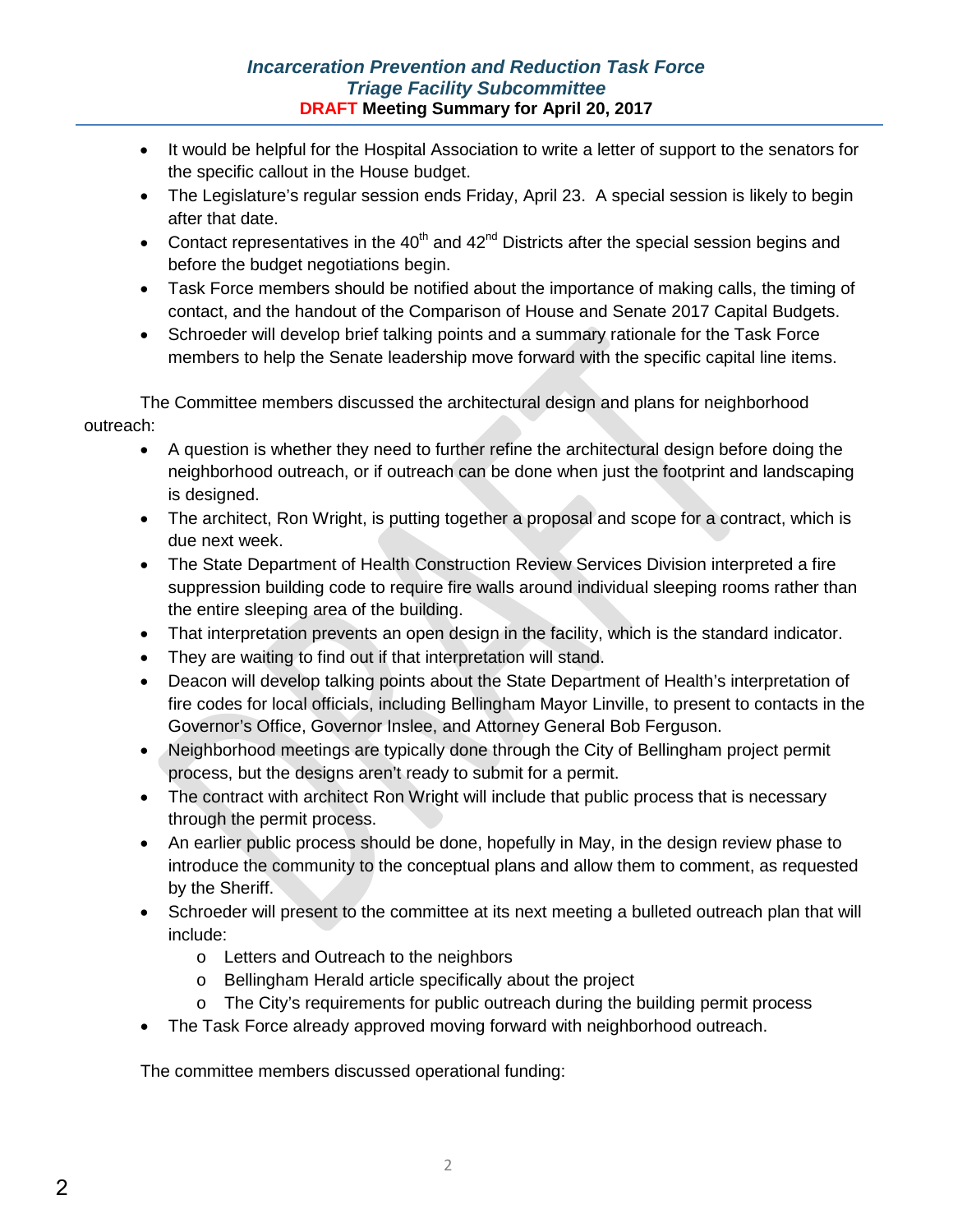### *Incarceration Prevention and Reduction Task Force Triage Facility Subcommittee* **DRAFT Meeting Summary for April 20, 2017**

- The Healthcare Authority believes these services should be purchased by the managed care organizations (MCO). The service is a required element to be in the provider network.
- The most current model is the current contract with the MCOs in the Southwest Washington region and the North Central region.
- For the first two years, the MCOs will contract with the County behavioral health organizations for some of these specialized services.
- The Executive has concerns about long-term operational funding at the federal level.
- The gap between the operating funds Whatcom County receives now (\$3.5 million per year) and funds needed to operate the new triage facility (\$5 million) is \$1.5 million for both detox and mental health.

## **6. Draft content for Phase 3 report**

- The initial Phase 3 report is due July 11. The final Phase 3 report is due in December.
- Issues discussed today: Capital funding from State, neighborhood outreach, Department of Health fire code interpretation.
- Include increased costs of construction, up to approximately \$9 million, which includes furniture, equipment, relocation of the program during construction, startup costs, and other things.
- The County now has \$2.5 million from the North Sound Behavioral Health Organization, so it needs \$7 million for remaining capital construction costs.

### **7. Next Steps: Ideas & Further Information**

The Committee agreed to schedule its next meeting on Thursday, May 19, 9:30-10:45 a.m. at the Health Department.

### **8. Other Business**

The Whatcom Alliance for Health Advancement (WAHA) is hosting a public forum on "The Future of Affordable Care: Threats and Opportunities" this evening, April 20, 7-9 PM in Bellingham at the St Luke's Health Education Center.

### **9. Public Comment**

There was no public comment.

### **10. Adjourn**

The meeting adjourned at 9:47 a.m.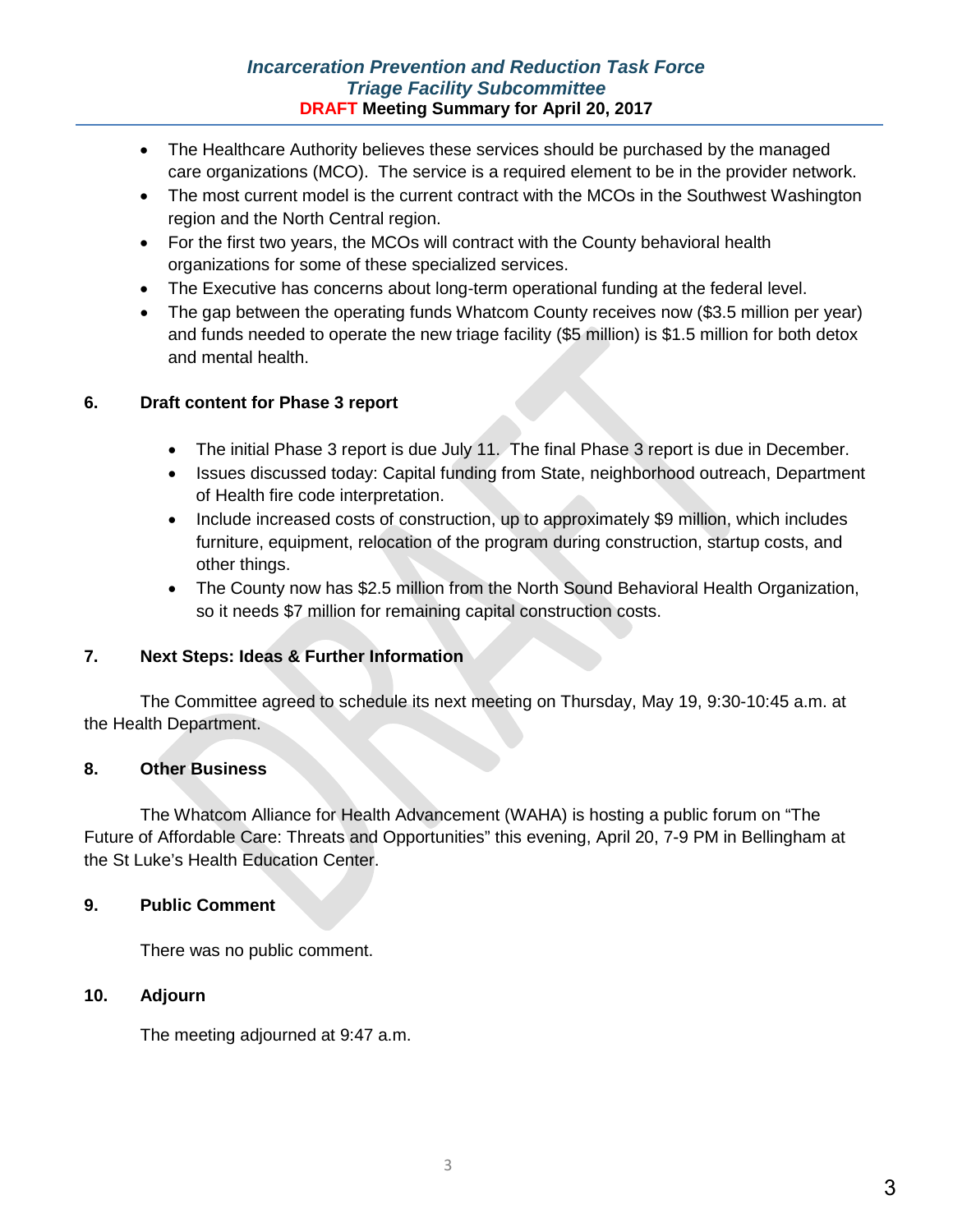

# **Whatcom County Crisis Triage Facility Expansion**

# **Draft Public Involvement Plan**

**Located: Whatcom County Triage Facility 2030 Division St. Bellingham, Wa 98226**

**May 2017**

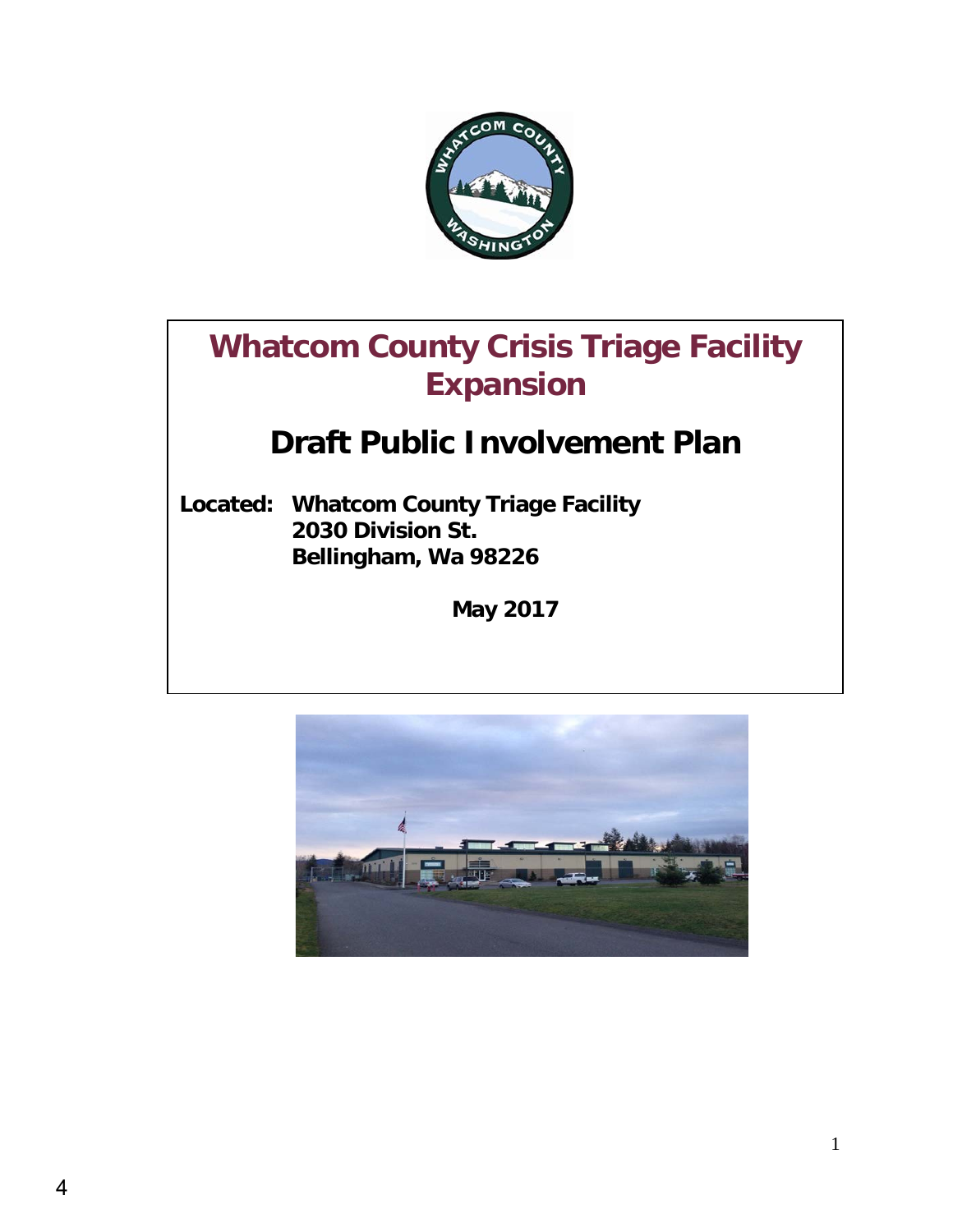# **Public Involvement Plan**

# **Introduction**

As part of planning for the expanded Whatcom County Mental Health and Acute Detox Triage Facility (Crisis Triage Facility), it has been identified that there is a need to prepare a Public Involvement Plan (PIP). The Plan is intended to provide a transparent, open process for stakeholders, citizens and decision makers.

The Executive, Sheriff and County Council, as recommended by the Incarceration Prevention and Reduction Task Force (IPRTF), want to ensure that there is community understanding of the siting and future operations of the proposed Crisis Triage Facility. Additionally, when Whatcom County purchased the Division Street property for the Work Center, it was imagined as an interim location until a new jail was built and the Work Center services moved there. The County made non-binding assurances to the City of Bellingham and the neighbors in the area that the location would be sold and returned to commercial use at that time. It is still contemplated that Work Center Facility would move into a new jail facility, however, the recommended option of expansion to the triage facility would all but preclude a private, commercial future for the property. Given the success of the current facility and limited impact of the Work Center and current triage facility on the neighbors, this may not be an issue.

With this and other aspects in mind, the County has identified the need to perform public outreach to ensure that community input is heard and understood to accomplish a fully informed decision of the future use of the Division Street Property.

This Public Involvement Plan is principally for use by Whatcom County and the IPRTF to guide outreach efforts during development of the Crisis Triage Facility. It is a dynamic document, subject to change as circumstances warrant. Coordination of the Plan's updating and implementation will be done by Whatcom County in coordination with the IPRTF Triage Facility Ad Hoc Committee.

# **Objectives**

The primary objective of a Public Involvement Plan is to foster understanding in the process leading to a decision of siting the expanded Crisis Triage Facility at the Division Street property. An expanded facility will play an important role in behavioral health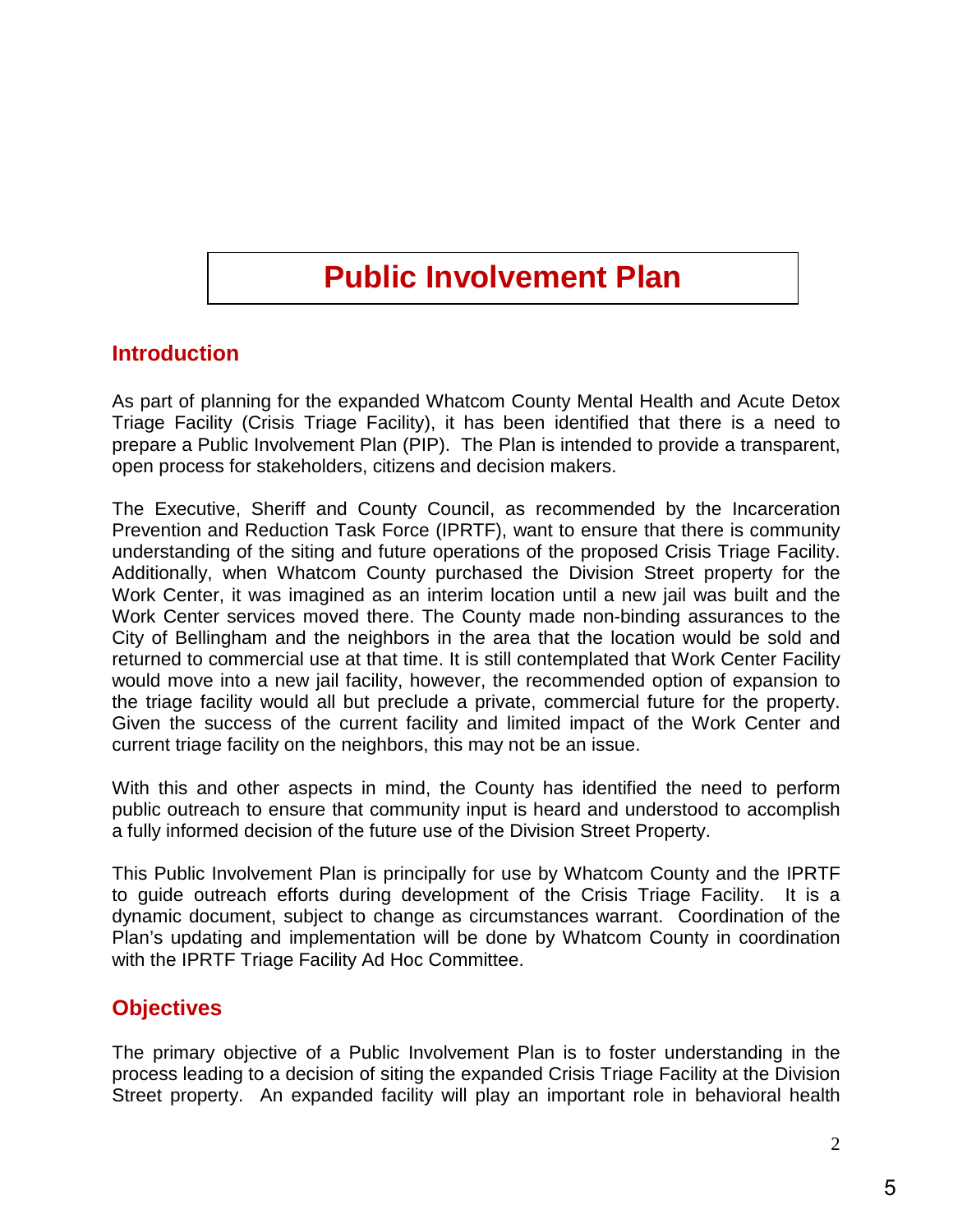treatment in Whatcom County and help to address the mental health and substance use challenges facing the community, including the criminal justice system, by creating a more robust diversion option for those whose primary interaction with law enforcement is a result of problematic symptoms of mental illness and/or substance abuse.

After initial review and input it has been determined that the priority location of the expanded Crisis Triage facility is the Division Street property that houses the current triage facility and the County's Work Center. The advantages of such a location were identified by the IPFTF, as recommended in the Phase I report to the County Council:

- The land is owned by the County, this makes the entire project more affordable.
- Preliminary design work for remodel and addition was done in 2010, reducing the cost of design.
- The location is close enough to downtown, the hospital, and the freeway to not create significant difficulties for law enforcement and emergency medical services (EMS) over other locations. This is especially true if the time it takes first responders to drop off individuals is sufficiently brief.

**Recognizing the advantages that the property at Division Street brings to the siting of the expanded Crisis Triage Facility, it is important to provide the public information on the project and garner public input to help form the decision making process.** 

# **The Public Involvement Plan**

Various mechanisms will be used to inform and involve stakeholders, consistent with the County's goals. As a first priority, the Public Involvement Plan will reach out to those most affected by the project and those neighbors that live in the vicinity. Overall, the County will include those individuals seeking information on the project.

Public involvement will be an informational activity educating the public on the need to enhance the Crisis Triage Facility, provide information on the site selection process and explain what the neighbors can expect the facility's impact is on the neighborhood in the future. It will be conducted in a respectful, responsive manner. The County will work with the City of Bellingham in a "no surprises" manner to understand how their policies and regulations affect the design, location and permitting process, including public outreach of the proposed project.

# **Key Messages**

Key Messages are the overarching themes that define more specific statements regarding the project.

# **Expand the existing Triage Facility located at the Division Street property**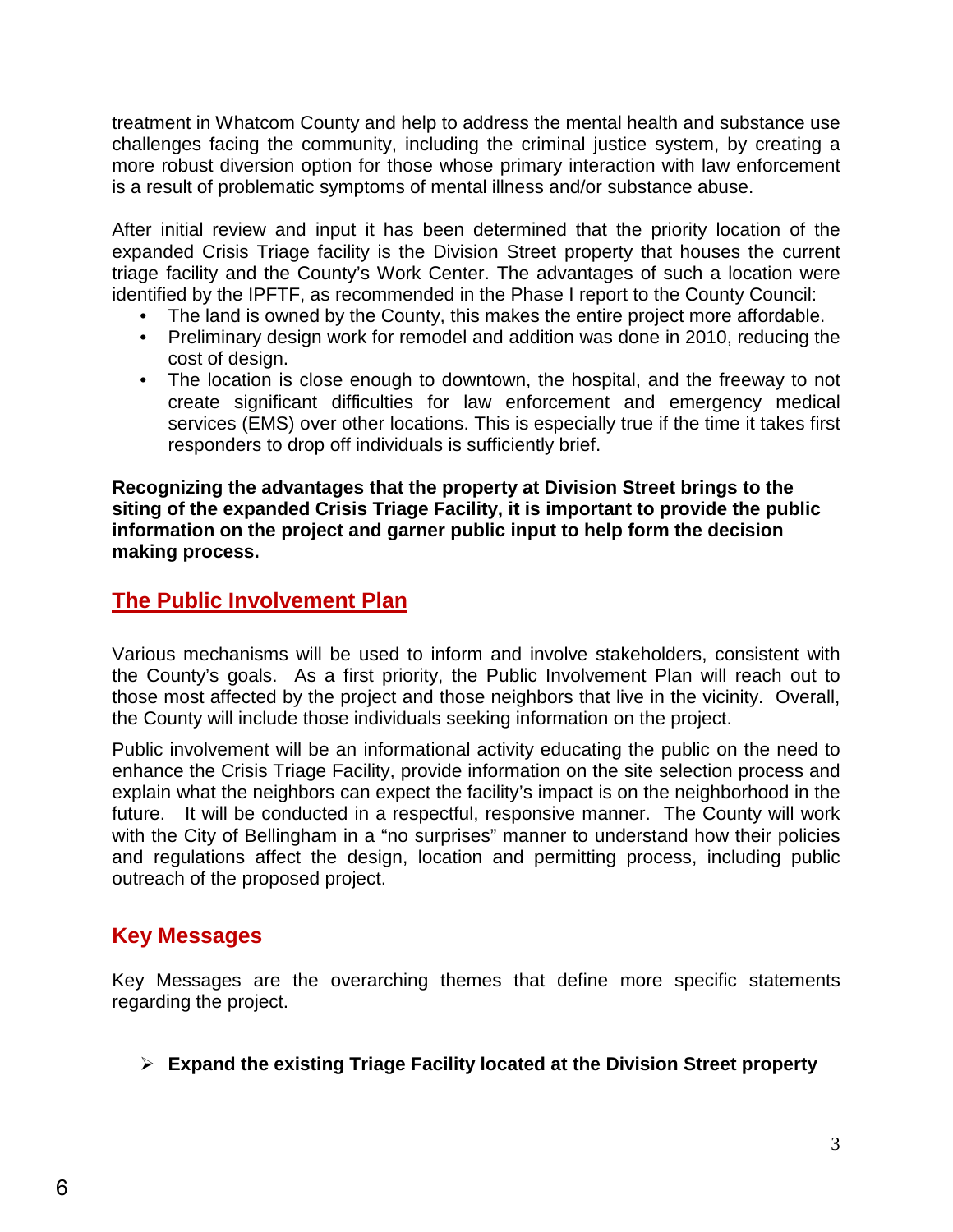- **Develop two 16 bed units joined in one building off a common foyer with a common intake space; each unit licensed as a Residential Treatment Facility.**
- **One unit will provide mental health crisis stabilization services as a Crisis Triage Facility.**
- **The 16 bed mental health Crisis Triage Unit will be certified as voluntary with enhanced security.**
- **The other unit will provide for a 16 bed acute substance detoxification services.**
- **The land is owned by the County, this makes the entire project more affordable.**
- **Preliminary design work for remodel and addition was done in 2010, reducing the cost of design.**
- **The location is close enough to downtown, the hospital, and the freeway to not create significant difficulties for law enforcement and emergency medical services (EMS) over other locations. This is especially true if the time it takes first responders to drop off individuals is sufficiently brief.**
- **Public transportation is limited in the areas, which can make it difficult for self-referral/walk-in patients. Additional transits options will be important for the project to function appropriately**
- **This project is important to reinforce an ongoing process of recovery by connecting people to supportive services in the community. An adequate continuum of care includes community based mental health counseling, residential and outpatient substance use disorder services, recovery house level of care, longer term supportive housing, case management, and access to primary care and dental services.**

# **Methods**

Following are several methods that will achieve the Objectives listed above. They will be implemented as soon as possible and continue through the site and design selections; and final permitting.

 Objective: Providing convenient means for citizens to ask questions or express opinions.

# **Methods**

− **E-Mail through the Whatcom County Executive Office and Health Department;**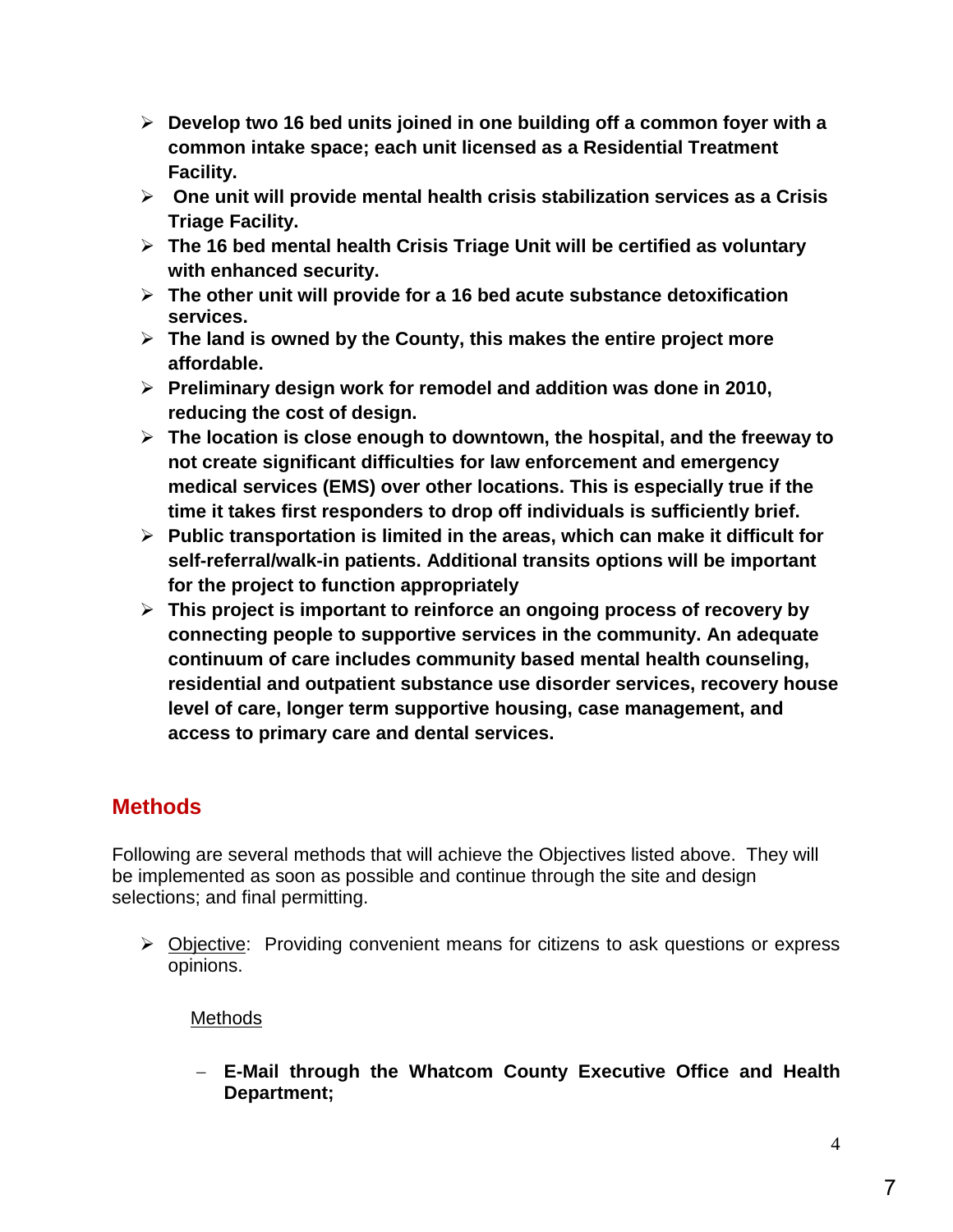- Tyler Schroeder, Deputy Executive – [tschroed@co.whatcom.wa.us](mailto:tschroed@co.whatcom.wa.us)
- **Anne** Deacon, Human Services Manager [adeacon@co.whatcom.wa.us](mailto:adeacon@co.whatcom.wa.us)
- Additional email contacts as appropriate, to be determined
- − **A dedicated website address created for the updates to the expanded crisis triage facility project.** 
	- <http://www.whatcomcounty.us/2075/Crisis-Triage-Center>
		- <http://www.whatcomcounty.us/DocumentCenter/Home/View/26331>
		- Compass Health Flyer on existing Whatcom County Triage Center
- − **Briefings Throughout the planning, permitting and State Environmental Policy Act (SEPA) process, there should be briefings of stakeholders and key officials. These should be scheduled to allow input prior to important stages of the process. Key meetings would be as follows:**
	- **Incarceration Prevention Task Force Triage Facility Subcommittee**
	- **Incarceration Prevention Task Force Full Committee**
	- **Bellingham City Council Briefing**
	- **County Council Briefing**

## − **Neighborhood Notice/Meeting discussions**

- Identify addresses of neighbors within 500' ft. of property
	- Other contacts similar to City of Bellingham's community meeting requirements
- Ensure that addresses in Orchard Street area are included
- Identify a community meeting day and space, to be determined
	- Explain the project and permit process
	- Obtain opinions on site
	- Discuss the uses on the site
	- Listen to concerns about impacts
- − **Key Stakeholders Discussions**
	- Incarceration Prevention Task Force members
	- Whatcom County Council
	- Whatcom Crisis Oversight Committee
- − **Permit Process**
	- Rezoned property to Public, to allow governmental operations
	- **Outright allowed in the Public zone**
	- **Pre-Application Process (or, waiver)**
	- SEPA process, two week public comment periodBuilding permit process application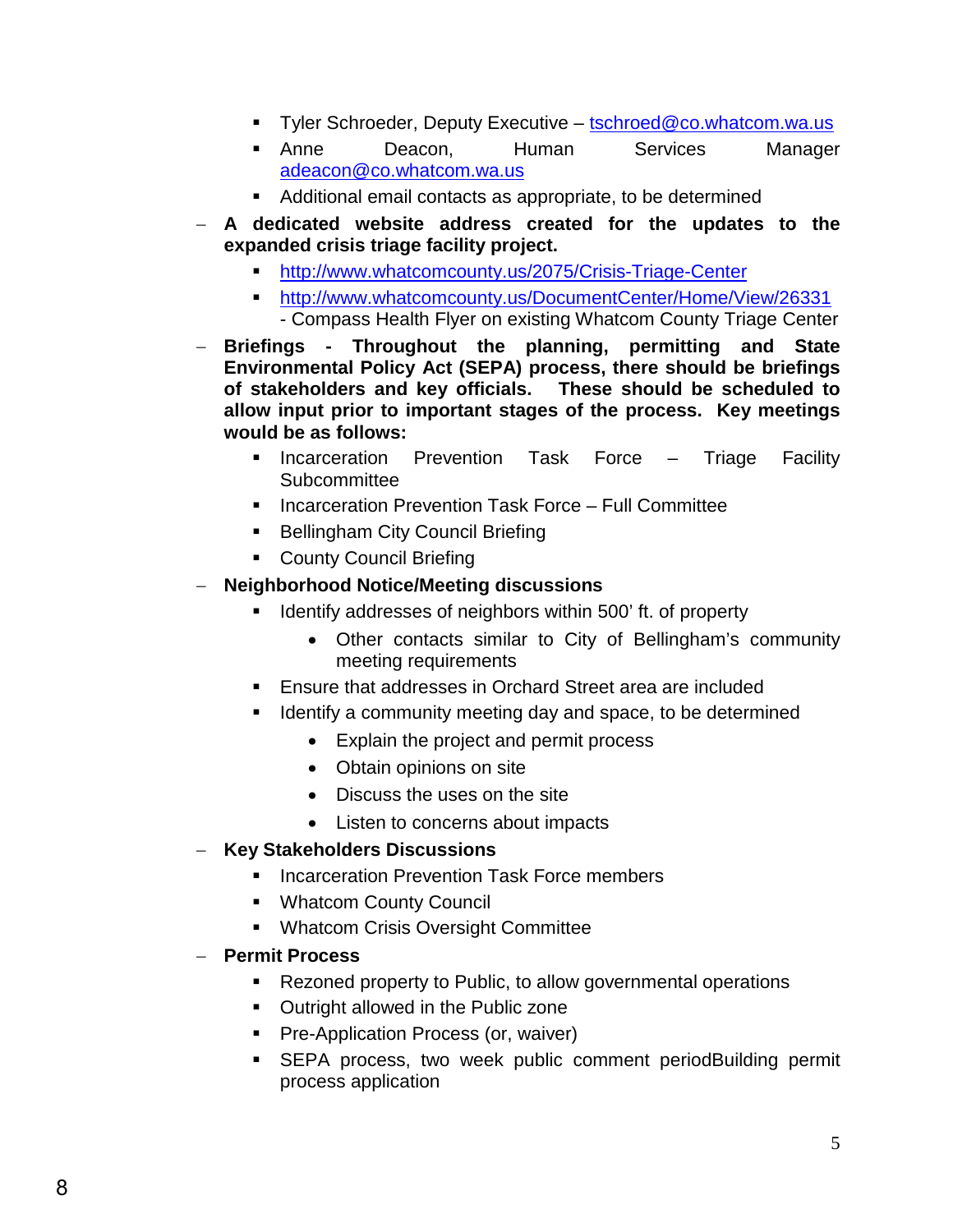|                  | PUBLIC COMMENT MEETING - WHATCOM COUNTY EXPANDED CRISIS TRIAGE FACILITY |                    |  |  |  |  |  |
|------------------|-------------------------------------------------------------------------|--------------------|--|--|--|--|--|
| <b>Questions</b> | Name:                                                                   |                    |  |  |  |  |  |
| <b>or</b>        |                                                                         |                    |  |  |  |  |  |
| <b>Comments</b>  |                                                                         |                    |  |  |  |  |  |
|                  |                                                                         |                    |  |  |  |  |  |
|                  |                                                                         | E-mail: (optional) |  |  |  |  |  |
|                  |                                                                         |                    |  |  |  |  |  |
|                  |                                                                         |                    |  |  |  |  |  |
|                  |                                                                         |                    |  |  |  |  |  |
|                  |                                                                         |                    |  |  |  |  |  |
|                  |                                                                         |                    |  |  |  |  |  |
|                  |                                                                         |                    |  |  |  |  |  |
|                  |                                                                         |                    |  |  |  |  |  |
|                  |                                                                         |                    |  |  |  |  |  |
|                  |                                                                         |                    |  |  |  |  |  |
|                  |                                                                         |                    |  |  |  |  |  |
|                  |                                                                         |                    |  |  |  |  |  |
|                  |                                                                         |                    |  |  |  |  |  |
|                  |                                                                         |                    |  |  |  |  |  |
|                  |                                                                         |                    |  |  |  |  |  |
|                  |                                                                         |                    |  |  |  |  |  |
|                  |                                                                         |                    |  |  |  |  |  |
|                  |                                                                         |                    |  |  |  |  |  |
|                  |                                                                         |                    |  |  |  |  |  |
|                  |                                                                         |                    |  |  |  |  |  |
|                  |                                                                         |                    |  |  |  |  |  |
|                  |                                                                         |                    |  |  |  |  |  |
|                  |                                                                         |                    |  |  |  |  |  |
|                  |                                                                         |                    |  |  |  |  |  |
|                  |                                                                         |                    |  |  |  |  |  |
|                  |                                                                         |                    |  |  |  |  |  |
|                  |                                                                         |                    |  |  |  |  |  |
|                  |                                                                         |                    |  |  |  |  |  |
|                  |                                                                         |                    |  |  |  |  |  |
|                  |                                                                         |                    |  |  |  |  |  |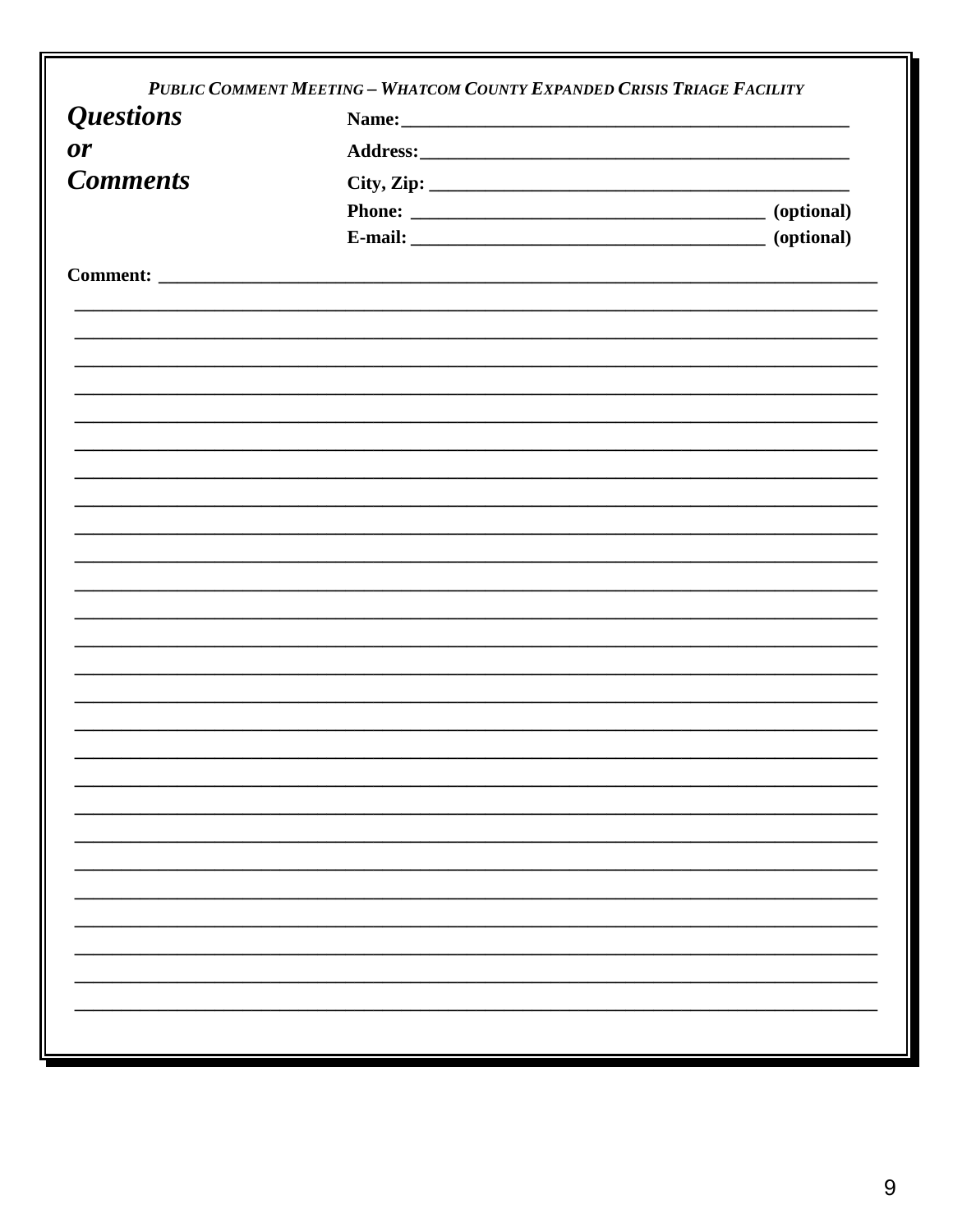| <b>Please Print</b> |                        | <b>Sign-In Sheet</b> |      | <b>Please Print</b> |                                                               |
|---------------------|------------------------|----------------------|------|---------------------|---------------------------------------------------------------|
| <b>Name</b>         | <b>Mailing Address</b> |                      | City | Zip                 | Did you receive a<br>notice?<br>Yes<br>$\overline{\text{No}}$ |
|                     |                        |                      |      |                     |                                                               |
|                     |                        |                      |      |                     |                                                               |
|                     |                        |                      |      |                     |                                                               |
|                     |                        |                      |      |                     |                                                               |
|                     |                        |                      |      |                     |                                                               |
|                     |                        |                      |      |                     |                                                               |
|                     |                        |                      |      |                     |                                                               |
|                     |                        |                      |      |                     |                                                               |
|                     |                        |                      |      |                     |                                                               |
|                     |                        |                      |      |                     |                                                               |
|                     |                        |                      |      |                     |                                                               |
|                     |                        |                      |      |                     |                                                               |
|                     |                        |                      |      |                     |                                                               |
|                     |                        |                      |      |                     |                                                               |
|                     |                        |                      |      |                     |                                                               |
|                     |                        |                      |      |                     |                                                               |
|                     |                        |                      |      |                     |                                                               |
|                     |                        |                      |      |                     |                                                               |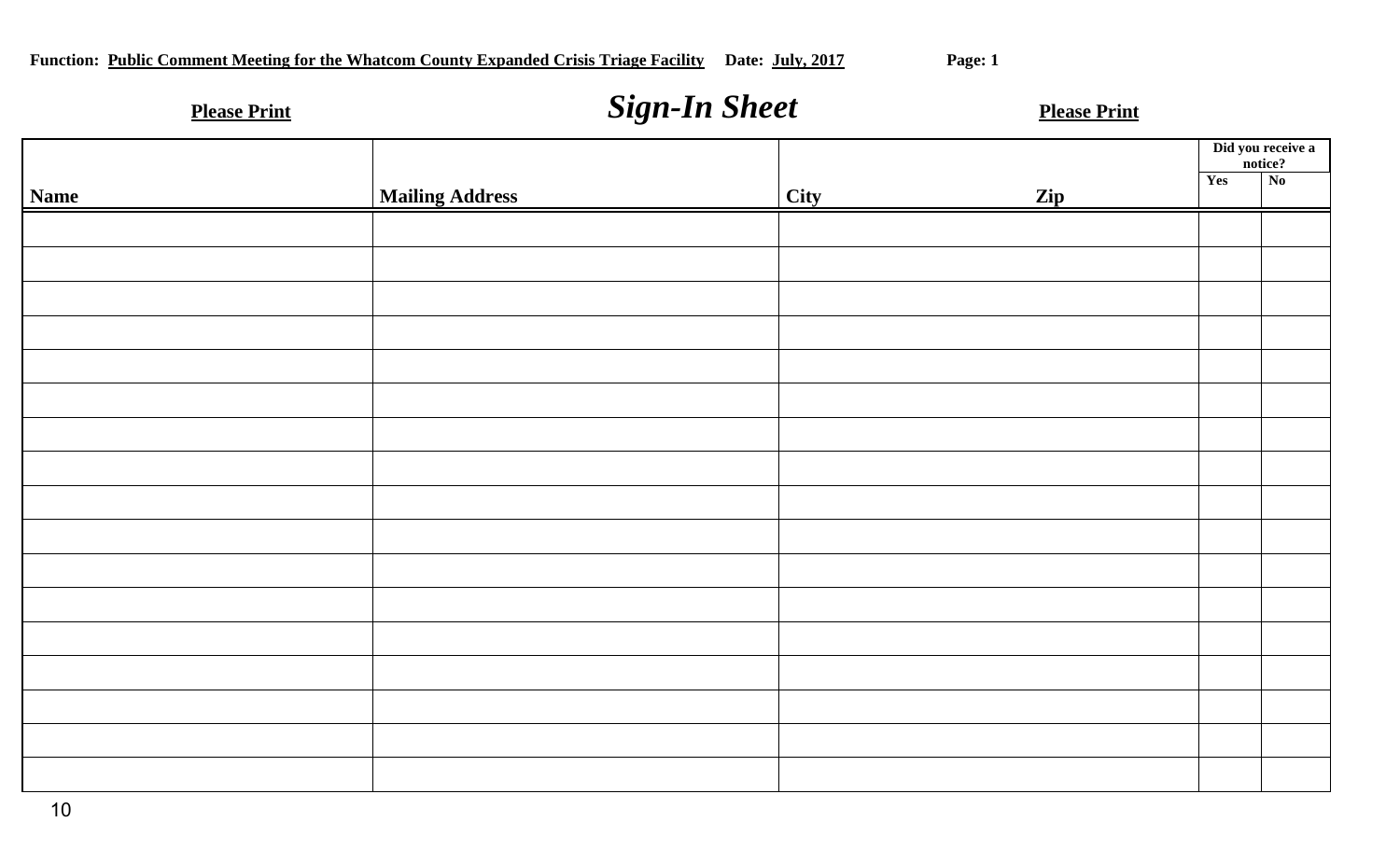# **Institutions for Mental Diseases (IMD) Facility Assessment Tool**

## **NAME OF FACILITY:**

#### **REVIEWED BY:**

## **DATE:**

### **PURPOSE OF ASSESSMENT:**

Federal statutory restrictions state that Federal Financial Participation is not available for any medical assistance under Title XIX for services provided to any individual who is a patient in an Institution for Mental Diseases (IMD). This means that by Federal regulation, no Medicaid funds may be used for services provided to individuals who are between the ages of 21-65 who reside in an IMD. Federal regulation also states that Medicaid funding be used to pay for Medicaid recipients and Medicaid services exclusively. This exclusion was designed to assure that States, rather than the Federal government, continue to have principal responsibility for funding inpatient psychiatric services. If your facility is found to be an IMD, the payer of your services must use stateonly dollars.

The term "mental disease" includes substance use and mental health disorders.

# **WHAT IS AN IMD?**

An IMD is defined in the Federal Social Security Act 1905(i) and in the Code of Federal Regulations (CFR Title 42 Part 435.1010) as "a hospital, nursing facility, or other institution of more than 16 beds that is primarily engaged in providing diagnosis, treatment or care of persons with mental diseases, including medical attention, nursing care and related services. Whether an institution is an institution for mental diseases is determined by its overall character as that of a facility established and maintained primarily for the care and treatment of individuals with mental diseases, whether or not it is licensed as such."

As IMDs are defined to be institutions with more than 16 beds where more than 50 percent of the residents are treated for a psychiatric diagnosis, the IMD exclusion applies only to institutions with at least 17 beds. Facilities with more than 16 beds whose primary purpose is to provide residential treatment for substance use and mental health disorders are considered IMDs.

The following tool will be used to determine if your facility is an IMD.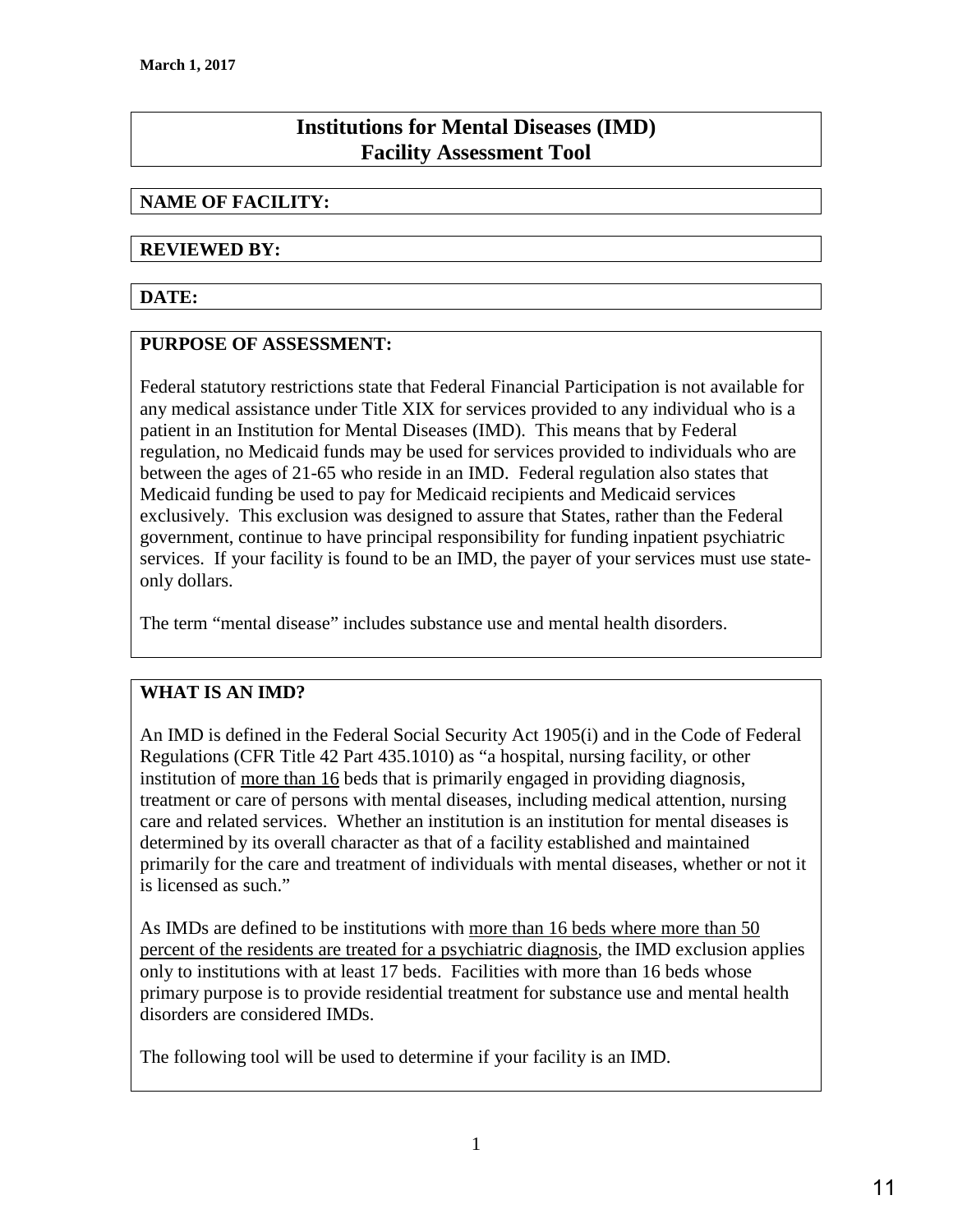# **POLICY/PROCEDURES:**

The Center for Medicare and Medicaid Services (CMS) has published guidelines in the State Medicaid Plan in order to help states determine whether a facility is an IMD. The Division of Behavioral Health and Recovery (DBHR) will use this guidance to determine if individual components within a common facility or on a common campus should be analyzed together or separately. In cases in which multiple components are involved, the individual programs may be identified as separate programs and considered independent only if each component can meet the conditions of participation independently.

DBHR will identify facilities to be assessed based on licensure and number of beds served and may conduct site visits, utilizing the IMD Facility Assessment Tool. Written notification will be provided to all assessed institutions/facilities as to their final IMD determination within thirty (30) days of that program's site visit.

Initial IMD determinations will be made by May 1, 2017 and shall be re-assessed every two years thereafter. For the purposes of time involving all parties, DBHR will try to couple IMD determinations with other, pre-existing evaluations/site visits when possible.

A reconsideration of a program's IMD status will be given upon the written request of the institution/facility. IMD status is subject for review if any of the information gathered in the assessment tool changes. Any changes are the responsibility of the facility to report to DBHR.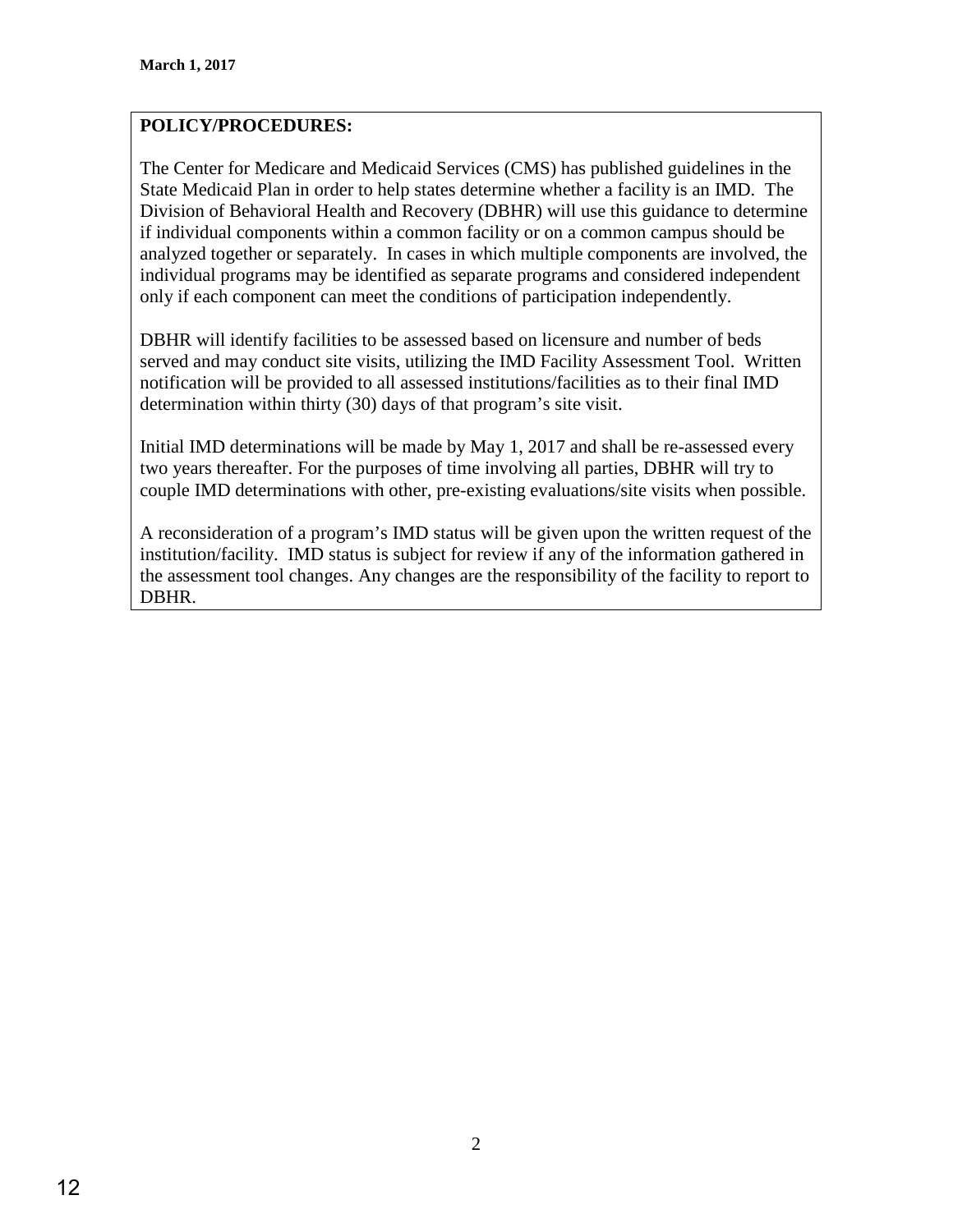| <i>Sechon 1</i> . FAUILITT SI <i>L</i> E |   |   |                  |                    |                        |
|------------------------------------------|---|---|------------------|--------------------|------------------------|
| A: Facility has 16 beds                  | Y | N | <b>Comments:</b> | <b>References:</b> | If the facility has 16 |
| or less?                                 |   |   |                  | <b>IMD</b>         | beds or less, and      |
|                                          |   |   |                  | definition         | the answer to          |
|                                          |   |   |                  |                    | Section $1(b)$ is      |
|                                          |   |   |                  | SSA 1905(i)        |                        |
|                                          |   |   |                  | <b>42 CFR</b>      | "NO", end the          |
|                                          |   |   |                  |                    | review.                |
|                                          |   |   |                  | 435.1010           | If the facility has 17 |
|                                          |   |   |                  |                    | beds or more,          |
|                                          |   |   |                  |                    | proceed to Section     |
|                                          |   |   |                  |                    | 3 and continue the     |
|                                          |   |   |                  |                    | review for this        |
|                                          |   |   |                  |                    | facility.              |
|                                          |   |   |                  |                    |                        |
| <b>B:</b> Facility has multiple          | Y | N | <b>Comments:</b> | <b>References:</b> | If the facility has 16 |
|                                          |   |   |                  | <b>State</b>       | beds or less, but      |
| components or is co-                     |   |   |                  |                    |                        |
| located with another                     |   |   |                  | Medicaid           | has multiple           |
| facility serving persons                 |   |   |                  | Manual             | components or is       |
| with mental illness?                     |   |   |                  | Section            | co-located with        |
|                                          |   |   |                  | 4390(B)            | another facility       |
|                                          |   |   |                  |                    | providing diagnosis,   |
|                                          |   |   |                  |                    | treatment or care to   |
|                                          |   |   |                  |                    | persons with a         |
|                                          |   |   |                  |                    | mental illness,        |
|                                          |   |   |                  |                    |                        |
|                                          |   |   |                  |                    | proceed to Section     |
|                                          |   |   |                  |                    | 2 and complete         |
|                                          |   |   |                  |                    | Section 2 for each     |
|                                          |   |   |                  |                    | component.             |
|                                          |   |   |                  |                    |                        |

# *Section 1***: FACILITY SIZE**

# *Section 2***: COMPONENTS (Complete section 2, 3 & 4 for each component) \_\_\_\_\_**

| <b>Facility name</b>              |      |  |
|-----------------------------------|------|--|
| Component is licensed by          | as a |  |
| <b>Component bed size</b>         |      |  |
| <b>Total number of components</b> |      |  |

| A. Are all components<br>controlled by one<br>owner or one<br>governing body? | Y | N | <b>Comments:</b> | <b>References:</b><br><b>State</b><br>Medicaid<br>Manual |
|-------------------------------------------------------------------------------|---|---|------------------|----------------------------------------------------------|
|                                                                               |   |   |                  | Section<br>4390(B)(1)                                    |
| <b>B.</b> Is one chief medical<br>officer responsible for                     | Y | N | <b>Comments:</b> | <b>References:</b><br><b>State</b>                       |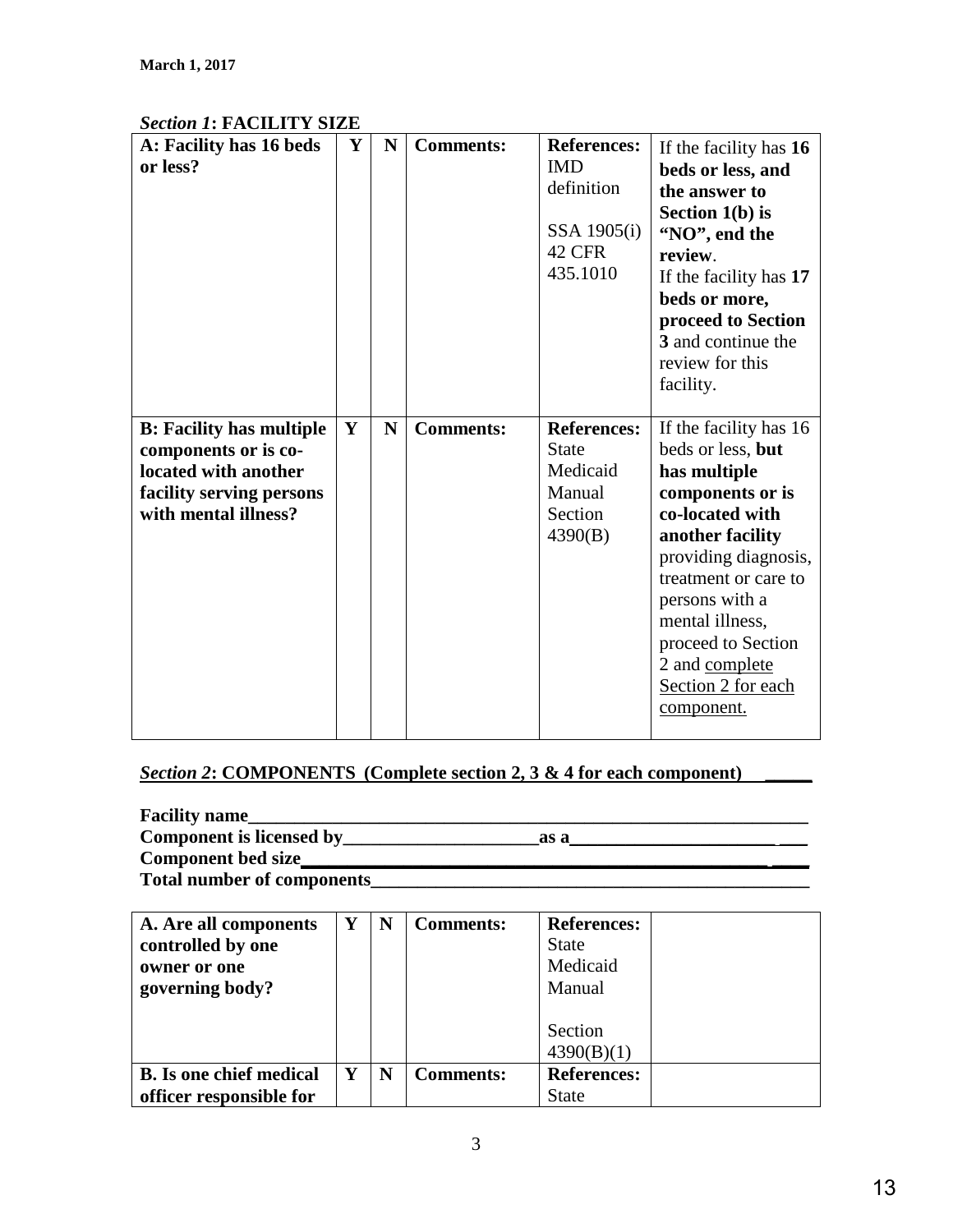| the medical staff        |   |             |                  | Medicaid           |  |
|--------------------------|---|-------------|------------------|--------------------|--|
| activities in all        |   |             |                  | Manual             |  |
| components?              |   |             |                  |                    |  |
|                          |   |             |                  | Section            |  |
|                          |   |             |                  | 4390(B)(2)         |  |
| C. Does one chief        | Y | N           | <b>Comments:</b> | <b>References:</b> |  |
| executive officer        |   |             |                  | <b>State</b>       |  |
| control all              |   |             |                  | Medicaid           |  |
| administrative           |   |             |                  | Manual             |  |
| activities in all        |   |             |                  |                    |  |
| components?              |   |             |                  | Section            |  |
|                          |   |             |                  |                    |  |
|                          |   |             |                  | 4390(B)(3)         |  |
| D. Are any of the        | Y | N           | <b>Comments:</b> | <b>References:</b> |  |
| components separately    |   |             |                  | <b>State</b>       |  |
| licensed?                |   |             |                  | Medicaid           |  |
|                          |   |             |                  | Manual             |  |
|                          |   |             |                  |                    |  |
|                          |   |             |                  | Section            |  |
|                          |   |             |                  | 4390(B)(4)         |  |
| 1. DOH License #         |   |             |                  |                    |  |
|                          |   |             |                  |                    |  |
|                          |   |             |                  |                    |  |
|                          |   |             |                  |                    |  |
|                          |   |             |                  |                    |  |
|                          |   |             |                  |                    |  |
| E. Are the components    | Y | $\mathbf N$ | <b>Comments:</b> | <b>References:</b> |  |
| so organizationally and  |   |             |                  | <b>State</b>       |  |
| geographically           |   |             |                  | Medicaid           |  |
| separate that it is not  |   |             |                  | Manual             |  |
| feasible to operate as a |   |             |                  |                    |  |
| single entity?           |   |             |                  | Section            |  |
|                          |   |             |                  |                    |  |
|                          |   |             |                  | 4390(B)(5)         |  |
| F. Can each              | Y | N           | <b>Comments:</b> | <b>References:</b> |  |
| component under the      |   |             |                  | <b>State</b>       |  |
| same provider            |   |             |                  | Medicaid           |  |
| category meet the        |   |             |                  | Manual             |  |
| conditions of            |   |             |                  |                    |  |
| participation            |   |             |                  | Section            |  |
| independently?           |   |             |                  | 4390(B)(6)         |  |

# *Section 3***: CHARACTER OF FACILITY**

| A. Facility is licensed |  | <b>Comments:</b> | <b>References:</b> | l The overall          |
|-------------------------|--|------------------|--------------------|------------------------|
| by DOH as psychiatric   |  |                  | 42 CFR             | character is that of a |
| facility.               |  |                  | 435.1010           | facility established   |
|                         |  |                  | <b>State</b>       | and maintained         |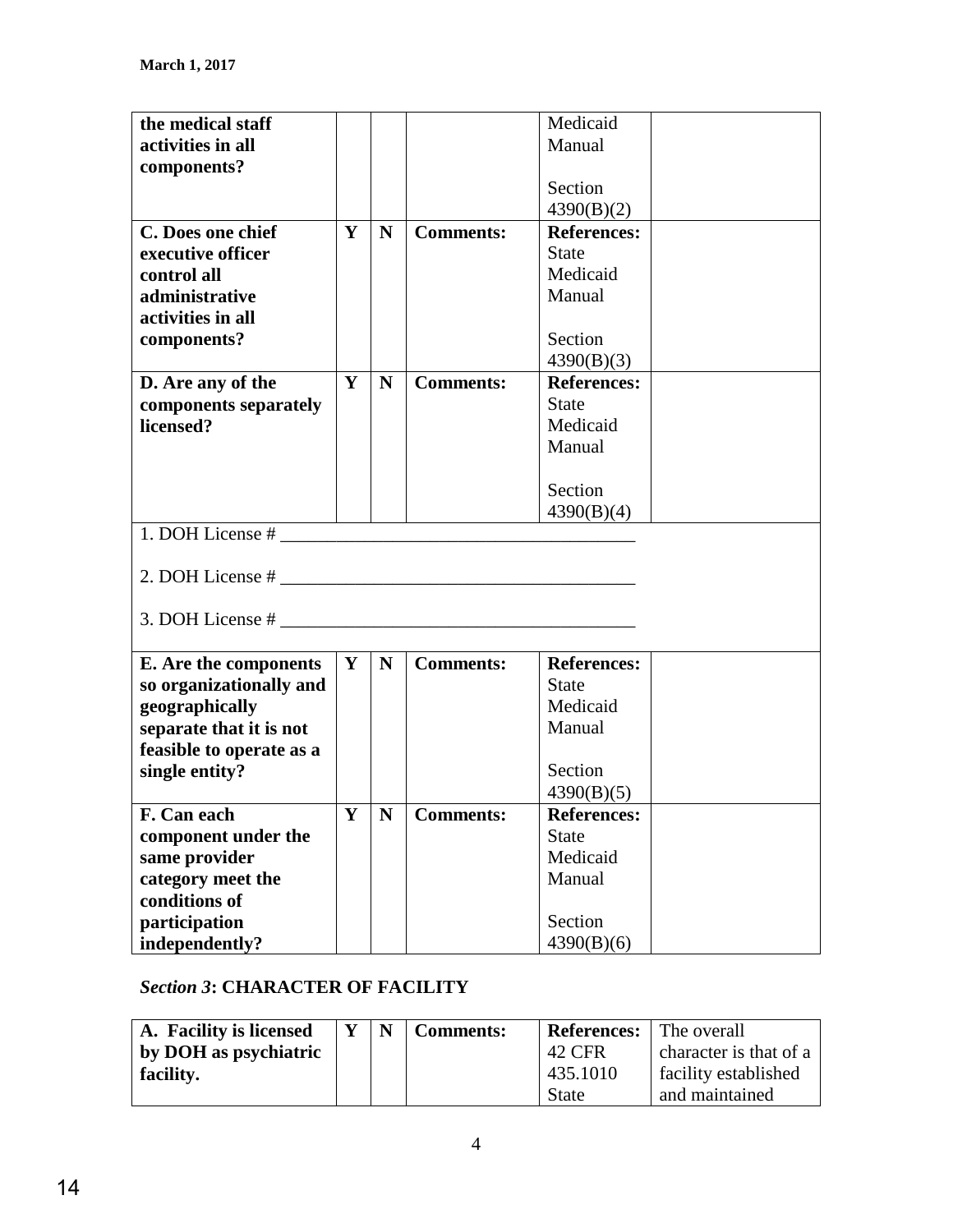|                                  |   |   |                  | Medicaid           | primarily for the      |
|----------------------------------|---|---|------------------|--------------------|------------------------|
|                                  |   |   |                  | Manual             | care and treatment     |
|                                  |   |   |                  |                    | of individuals with    |
|                                  |   |   |                  | Section            | mental diseases        |
|                                  |   |   |                  | 4390(C) $(1)$      | regardless of          |
|                                  |   |   |                  |                    | licensure              |
|                                  | Y | N |                  | <b>References:</b> |                        |
| <b>B.</b> Facility is accredited |   |   | <b>Comments:</b> | <b>State</b>       |                        |
| by JCAHO, CARF, or               |   |   |                  |                    |                        |
| COA as a psychiatric             |   |   |                  | Medicaid           |                        |
| facility, hospital, or           |   |   |                  | Manual             |                        |
| behavioral health                |   |   |                  |                    |                        |
| provider.                        |   |   |                  | Section            |                        |
|                                  |   |   |                  | 4390(C) $(2)$      |                        |
| C. Facility advertises           | Y | N | <b>Comments:</b> | <b>References:</b> |                        |
| or holds itself out as a         |   |   |                  | Middletown         |                        |
| mental institution or            |   |   |                  | Haven case         |                        |
| psychiatric facility.            |   |   |                  |                    |                        |
|                                  |   |   |                  |                    |                        |
| D. Facility is under             | Y | N | <b>Comments:</b> | <b>References:</b> |                        |
| jurisdiction of the              |   |   |                  | <b>State</b>       |                        |
| State's mental health            |   |   |                  | Medicaid           |                        |
| authority.                       |   |   |                  | Manual             |                        |
|                                  |   |   |                  |                    |                        |
|                                  |   |   |                  | Section            |                        |
|                                  |   |   |                  | $4390(C)$ (3)      |                        |
| <b>E. Facility specializes</b>   | Y | N | <b>Comments:</b> | <b>References:</b> | 42 CFR 435.1010        |
| in providing                     |   |   |                  | <b>State</b>       | states the facility is |
| psychiatric or                   |   |   |                  | Medicaid           | "primarily engaged     |
| psychological care and           |   |   |                  | Manual             | in providing           |
| treatment based on               |   |   |                  |                    | diagnosis, treatment   |
| review of patients'              |   |   |                  | Section            | or care of persons     |
| records.                         |   |   |                  | 4390(C) $(4)$      | with mental            |
|                                  |   |   |                  |                    | diseases, including    |
|                                  |   |   |                  |                    | medical attention,     |
|                                  |   |   |                  |                    | nursing care and       |
|                                  |   |   |                  |                    |                        |
|                                  | Y | N | <b>Comments:</b> | <b>References:</b> | related services".     |
| F. An "unusually"                |   |   |                  | <b>State</b>       |                        |
| large proportion of the          |   |   |                  |                    |                        |
| staff has specialized            |   |   |                  | Medicaid           |                        |
| psychiatric or                   |   |   |                  | Manual             |                        |
| psychological training.          |   |   |                  |                    |                        |
|                                  |   |   |                  | Section            |                        |
|                                  |   |   |                  | 4390(C) $(4)$      |                        |
| G. The current need              | Y | N | <b>Comments:</b> | <b>References:</b> |                        |
| for institutional-ization        |   |   |                  | <b>State</b>       |                        |
| for more than 50                 |   |   |                  | Medicaid           |                        |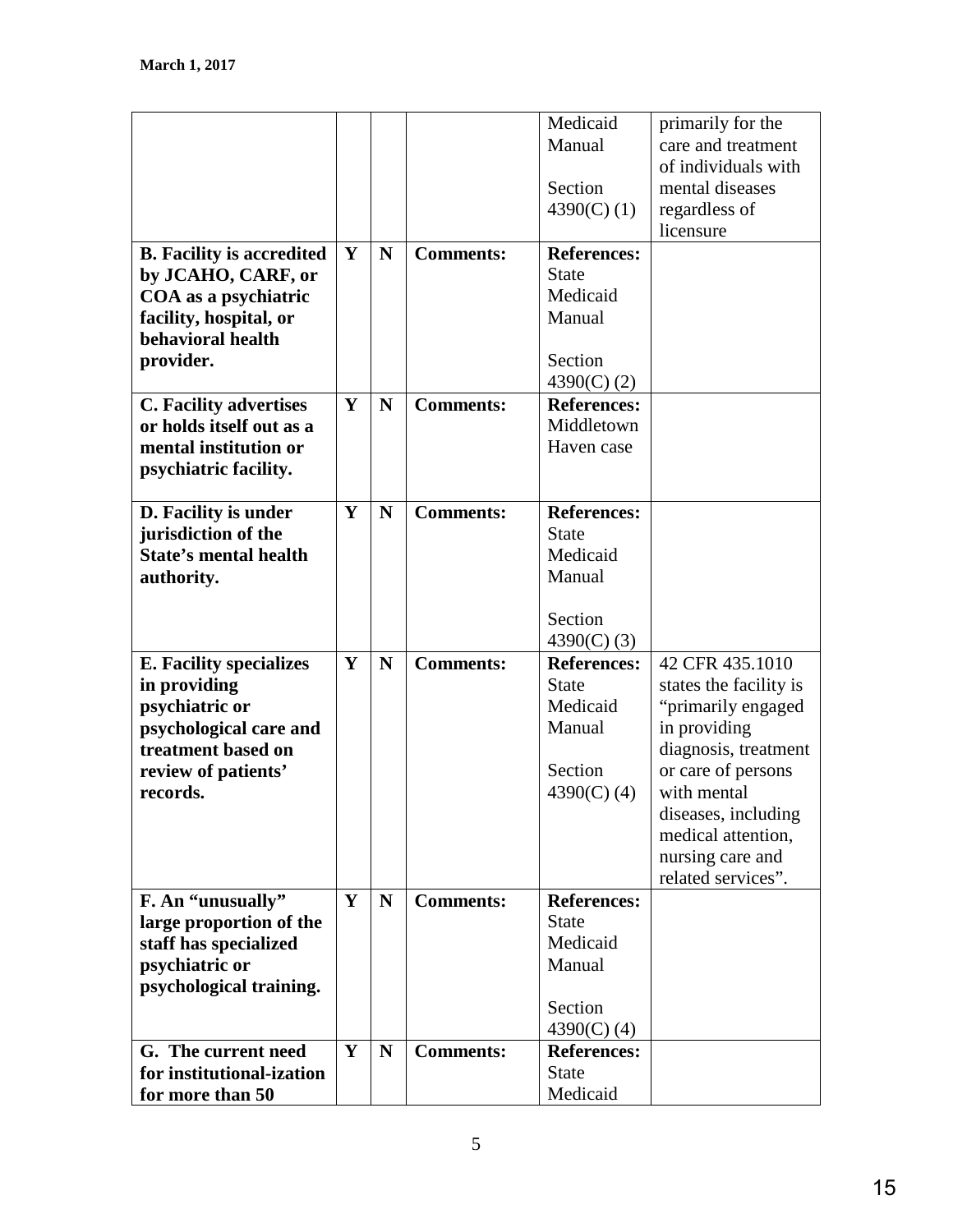| percent of all the<br>patients in the facility |  | Manual        |  |
|------------------------------------------------|--|---------------|--|
| results from mental                            |  | Section       |  |
| diseases.                                      |  | $4390(C)$ (5) |  |

## *Section 4***: RESIDENTS' CHARACTERISTICS & NEEDS**

| A. A large portion of<br>residents are receiving<br>psychopharmacological<br>medications.                                            | Y | $\mathbf N$ | <b>Comments:</b> | <b>References:</b><br><b>State</b><br>Medicaid<br>Manual<br>Section<br>4390(C)(4)                                             |                                                                                                                                                                                                                                                                                                                                                                                                                                                                                |
|--------------------------------------------------------------------------------------------------------------------------------------|---|-------------|------------------|-------------------------------------------------------------------------------------------------------------------------------|--------------------------------------------------------------------------------------------------------------------------------------------------------------------------------------------------------------------------------------------------------------------------------------------------------------------------------------------------------------------------------------------------------------------------------------------------------------------------------|
| <b>B.</b> The primary reason<br>for more than 50% of<br>the individuals needing<br>this level of care is due<br>to a mental disease. | Y | $\mathbf N$ | <b>Comments:</b> | <b>References:</b><br><b>State</b><br>Medicaid<br>Manual<br>Section<br>4390(C)(5)<br>Section<br>4390(D)<br>Section<br>4390(E) | >Individuals with a<br>substance use<br>disorder receiving<br>services that are<br>psychological in<br>nature (e.g.<br>treatment follows a<br>psychiatric model<br>performed by<br>medically trained<br>and licensed<br>personnel) are<br>counted as mentally<br>ill under the 50%<br>guideline. Lay<br>counseling does not<br>constitute medical<br>of remedial<br>treatment. This<br>includes<br>psychosocial<br>support from peers<br>or staff w/o<br>specialized training. |

**Comments:** Mental disease excludes mental retardation, senility, and organic brain syndrome. If current diagnosis is not clear, and the patient was admitted within the last year, use the diagnosis at admission. If no clear cut distinction is made regarding diagnosis, do NOT count patient in mentally ill category. If records are not available, use professional observation, discussion w/staff of overall issues of patient, and the specialty of the attending physician.